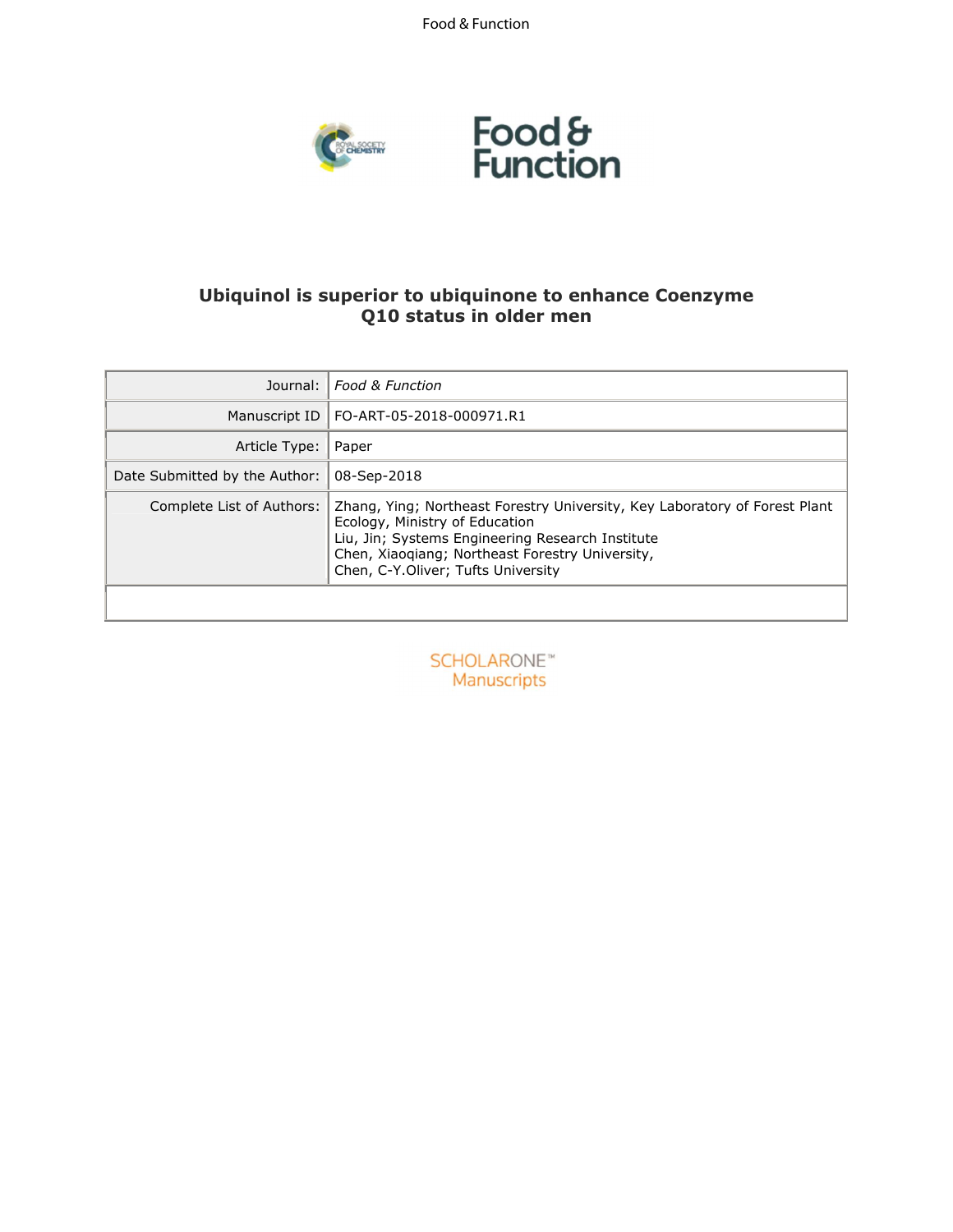# **Food & Function**

# ARTICLE



Received 00th January 20xx, Accepted 00th January 20xx

DOI: 10.1039/x0xx00000x

**www.rsc.org/** 

# **Ubiquinol is superior to ubiquinone to enhance Coenzyme Q10 status in older men**

Ying Zhang  $a,b$ , Jin Liu  $b,c$ , Xiao-qiang Chen  $a,b$  and C-Y. Oliver Chen  $a,b$ 

**Abstract** Coenzyme Q10 (CoQ10) exerts its functions in the body through the ability of its benzoquinone head group to accept and donate electrons. The primary functions are to relay electrons for the ATP production in the electron transport chain and to act as an important lipophilic antioxidant. Ubiquinone, the oxidized form of CoQ10, is commonly formulated in commercial supplements, and it must be reduced to ubiquinol to exert CoQ10's functions after consumption. Thus, we aimed to examine whether as compared to ubiquinone, ubiquinol would be more effective to enhance CoQ10 status in older men. We conducted a double-blind, randomized, crossover trial with two 2-week intervention phases and a 2-week washout between crossover. Ten eligible older men were randomized to consume with one of the main meals either ubiquinol or ubiquinone supplement at the dose of 200 mg/d. A total of 4 blood samples were collected after an overnight fast for the determination of ubiquinone and ubiquinol in plasma and PBMC and the assessment of FRAP, total thiol, and malondialdehyde (MDA) in plasma and ATP in PBMC. After 2 weeks of the supplementation, the ubiquinol supplement significantly increased plasma ubiquinone by 1.7 fold from 0.2 to 0.6 µmol/L and total CoQ10 (the sum of 2 forms) by 1.5 fold from 1.3 to 3.4  $\mu$ mol/L (p <0.05) and tended to increase plasma ubiquinol status by 1.5 fold from 1.1 to 2.8  $\mu$ mol/L, but did not alter the ratio of ubiquinol to total CoQ10. The ubiquinone supplement insignificantly increases plasma ubiquinol, ubiquinone, and total CoQ10 and did not affect the ratio. Of 10 subjects, six were more responsive to the ubiquinol supplement and 2 were more so to the ubiquinone. The supplementation of both CoQ10 forms did not alter CoQ10 status in PBMC. FRAP, total thiol, MDA in plasma and ATP in PBMC were not changed during the intervention. The significant increase in plasma CoQ10 status observed after the 2-week supplementation suggested that ubiquinol appeared to be a better supplemental form to enhance the CoQ10 status than ubiquinone in older men. Neither ubiquinol nor ubiquinone supplement affected the measured biomarkers of oxidative stress.

## **Introduction**

Coenzyme Q10 (CoQ10) is a lipophilic molecule ubiquitous in all cell membranes and lipoproteins and exists in both reduced and oxidized states, namely ubiquinol and ubiquinone, respectively.<sup>1</sup> CoQ10 can be synthesized in the body with the benzoquinone structure derived from either tyrosine or phenylalanine and an isoprene side chain from acetyl-CoA via the mevalonate pathway.<sup>2</sup> CoQ10 exerts 2 main functions through the ability of its benzoquinone head group to engage in a continuous redox cycle, mainly relaying electrons for the ATP production in the electron transport chain and acting as a lipophilic antioxidant by protecting polyunsaturated fatty acids, proteins, and DNA against oxidation.<sup>3</sup> Furthermore, CoQ10 regulates physicochemical properties of membranes and maintains endothelial function.<sup>1</sup>

CoQ10 deficiency is very rare because its status is well maintained primarily through the endogenous biosynthesis.<sup>2,5</sup> Nevertheless, some pathophysiological conditions and medications lead to a less optimal CoQ10 status. For example, its level is declined gradually with age in a number of organs, such as heart and brain, probably ascribed to increased utilization, decreased synthesis or both.<sup>6</sup> Aging is associated with increased production of free radicals and compromised antioxidant defences, leading to the accumulation of deleterious effects of free radicals and sequelae, e.g. cancers, cardiometabolic diseases, and cognitive decline/dementia. Thus, CoQ10 as an important antioxidant may protect against age-related symptoms and diseases. However, dietary sources alone, which in general provide <3 mg/serving, is inadequate to elevate CoQ10 levels to the population average of 1 μg/mL (1.16 μmol/L).<sup>7</sup> Alternatively, CoQ10 supplementation can be one of convenient, feasible ways to increase CoQ10 status and consequent health promotion and prevention. For example, the data of a recent human study showed 24-week supplementation of 120 mg/d CoQ10 ameliorates multiple CVD risk factors in adults with dyslipidemia including blood pressure, lipid profile, and insulin

<sup>&</sup>lt;sup>a.</sup> Key Laboratory of Forest Plant Ecology, Ministry of Education, Northeast Forestry University, Harbin, 150040, P. R. China

<sup>&</sup>lt;sup>b.</sup> Jean Mayer USDA Human Nutrition Research Center on Aging, Tufts University, Boston.

<sup>&</sup>lt;sup>c.</sup> Systems Engineering Research Institute, 69 Lumicang, Dongcheng District, Beijing, China, 100010.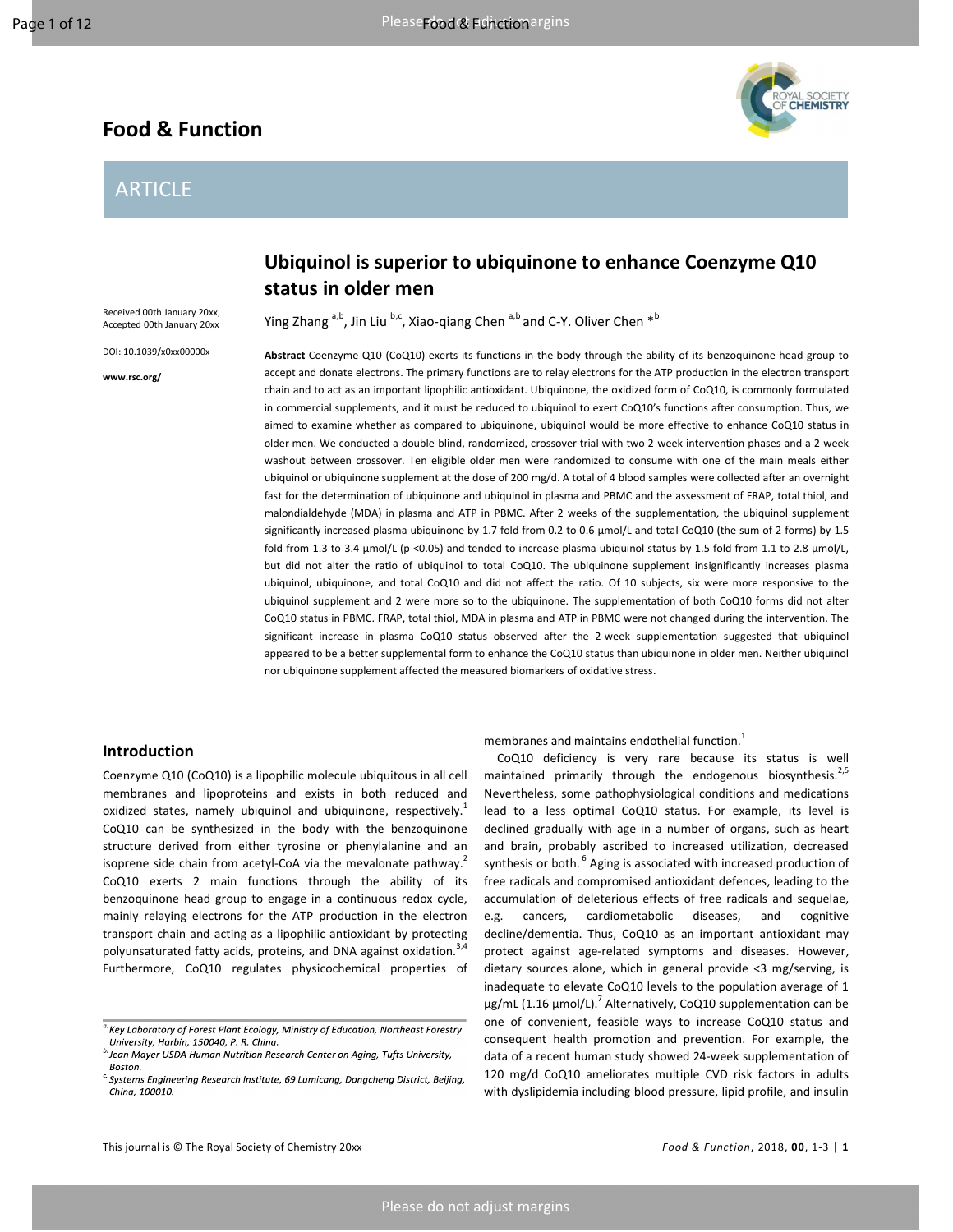#### **ARTICLE Food & Function**

resistance.<sup>8</sup> Furtherly, the results of meta-analysis studies showed

that CoQ10 supplementation was beneficial to hypertension, dyslipidemia, and inflammation.<sup>9-12</sup>

Prior to mediating its functions, ingested CoQ10 must be absorbed and delivered to target tissues. The bioavailability of ingested nutrients is markedly influenced by an array of factors, such as physicochemical characteristics, delivery system, and physiological and biochemical status of consumers. Ubiquinone, the most common form in CoQ10 supplements, has a very low bioavailability because of its considerable lipophilicity, crystalline state, and high molecular weight. $^{13}$  The inferiority of ubiquinone to ubiquinol in the bioavailability has been demonstrated in a few acute pharmacokinetic trials.<sup>14-16</sup> The information on mechanisms by which bioavailability of ubiquinol is superior to ubiquinone is limited. Failla et al. observed in a cell culture study that a reduced intracellular environment was necessary to facilitate absorption of both CoQ10 in the small intestine and subsequent secretion to the circulation.<sup>17</sup> Thus, we hypothesized that ubiquinol would be more bioavailable than ubiquinone in older adults with a low total antioxidant capacity status and total thiol content. To test this hypothesis, we determined ubiquinol and ubiquinone in plasma and peripheral blood mononuclear cells (PBMC) and biomarker of oxidative stress in plasma.

## **Materials and methods**

#### **Chemicals and reagents**

Ficoll-Paque Plus, phosphate buffer saline, bovine serum albumin, dimethyl sulfoxide (DMSO), echinenone, trichloroacetic acid, thiobarbituric acid, sodium acetate, sodium phosphate, ferric chloride (FeCl<sub>3</sub>), 1,1,3,3-tetraethoxypropane, ubiquinol-10, and ubiquinone-10 were purchased from Sigma–Aldrich (St. Louis, MO, USA). NaOH, propanol, isopropanol, methanol, hexane, and glacial acetic acid were purchased from Thermo-Fisher (Pittsburgh, PA). CellTiter-Glo® Assay was obtained from Promega Co. (Madison, WI), fetal bovine serum from ATCC (Manassas, VA), and X-VIVO™ 10 from Lonza (Basel, Switzerland).

#### **Study design**

The trial was a double-blind, randomized, crossover design with 5 study visits, including 1 screening visit and 4 study visits. The duration of the whole trial was 8 weeks, including two 14-day intervention phases and a 2-week washout period between 2 intervention phases. Ten eligible adults were randomized to take either 200 mg/day ubiquinol or 200 mg/day ubiquinone with one of the main meals for 2 weeks. Ubiquinol<sup>TM</sup> and ubiquinone supplements were generously provided by Kaneka Co (Pasadena, TX). The purity of ubiquinol<sup>™</sup> is 99.6%, according to the result of a chromatographic analysis. Other ingredients in the supplements include edible oil, emulsifier, beeswax, lecithin, modified cornstarch, glycerol, carrageenan, and disodium phosphate and encapsulated in 10 oval, dark brown soft capsules. Both ubiquinol and ubiquinone have Self-Affirmed GRAS status ("generally recognized as safe"). All supplements were stored in dark at room temperature until use. Before and after each intervention phase, overnight fasting venous blood was drawn for the collection of PBMC and plasma. All collected samples were processed and then stored at -80°C until analyses.

#### **Subjects**

Ten men who were >55 y and had BMI between 25-35 kg/m<sup>2</sup> were recruited for the trial. They had to have both <1000  $\mu$ mol/L Fe<sup>2+</sup> plasma total antioxidant capacity determined by Ferric Reducing Antioxidant Power (FRAP) and <400 µmol/L total thiol content in plasma.<sup>18-21</sup> Exclusion criteria included 1) receiving dietary supplements (however, subjects who were willing to refrain from the use of these supplements for 1 month prior to their enrolment and throughout the entire study may be considered eligible); 2) use of medications known to affect lipid metabolism; 3) gain or loss of 5% of body weight in the last 6 month; 4) impaired gastrointestinal, renal, and endocrine functions, diseases, conditions or medications influencing gastrointestinal absorption; 5) active treatment for cancer of any type; 6) vegan; and 7) drink  $\leq$ 14 servings alcohol per week. Subjects were recruited from the Greater Boston area through the Jean Mayer USDA Human Nutrition Research Centre on Aging (HNRCA) volunteer database. All study conducts were performed after study subjects signed informed consent forms. The protocol was approved by Tufts Health Sciences Institutional Review Board and was registered at clinicaltrial.gov.(certificate number NCT03020680).

#### **Biochemical Analysis**

PBMC were isolated from fresh EDTA blood using the density gradient centrifugation method with the Ficoll-Isopague solution, according to the manufacturer's protocol (GE Healthcare Bio-Sciences, Pittsburgh, PA) and then were stored at -80°C in a cryoprotective freezing medium (DMSO/fetal bovine serum/ X-VIVO<sup>™</sup> 10: 1/20/70) until analysis.<sup>22</sup>

Ubiquinol and ubiquinone in plasma and PBMC were determined using an HPLC-electrochemical detection (HPLC-ECD) method, according to Tang et al. and Franke et al. with slight modifications.23,24 The HPLC-ECD system included an ESA model 582 solvent delivery module (ESA Laboratories, Inc., Chelmsford, MA, USA) equipped with a double plunger reciprocating pump and an autosampler (Model 542, ESA, MA, USA), and a CoulArray Model 5600A detector (ESA). The whole system was operated under room temperature. The whole extraction procedure was performed under red light to avoid ubiquinol oxidation. Echinenone (30 µL of 2.5 µmol/L) was added before the addition of 1-propanol to serve the internal standard (IS) to monitor the extraction efficiency. CoQ10 in 300 µL plasma and 400 μL PBMC (cell counts ranged from 2 to 14 million) were extracted using 670 and 570 μL 1-propanol, respectively. After centrifugation, the resulting supernatant (850 µL) was dried under  $N_2$  gas and reconstituted with 300  $\mu$ L 1-propanol for the HPLC-ECD analysis. CoQ10 was eluted from a Zorbax® reversed-phase SB-C18 column (5 µm, 250 x 4.6 mm, Agilent, Santa Clara, CA), according to the chromatographic condition of Franke et al. $^{24}$  The concentration of standards ranged from 0.0625 to 1.0 µmol/L and from 0.016 to 0.5 µmol/L for ubiquinol and ubiquinone, respectively, to construct standard curves for plasma and PBMC. The linearity of the standard curve for ubiquinol and ubiquinone in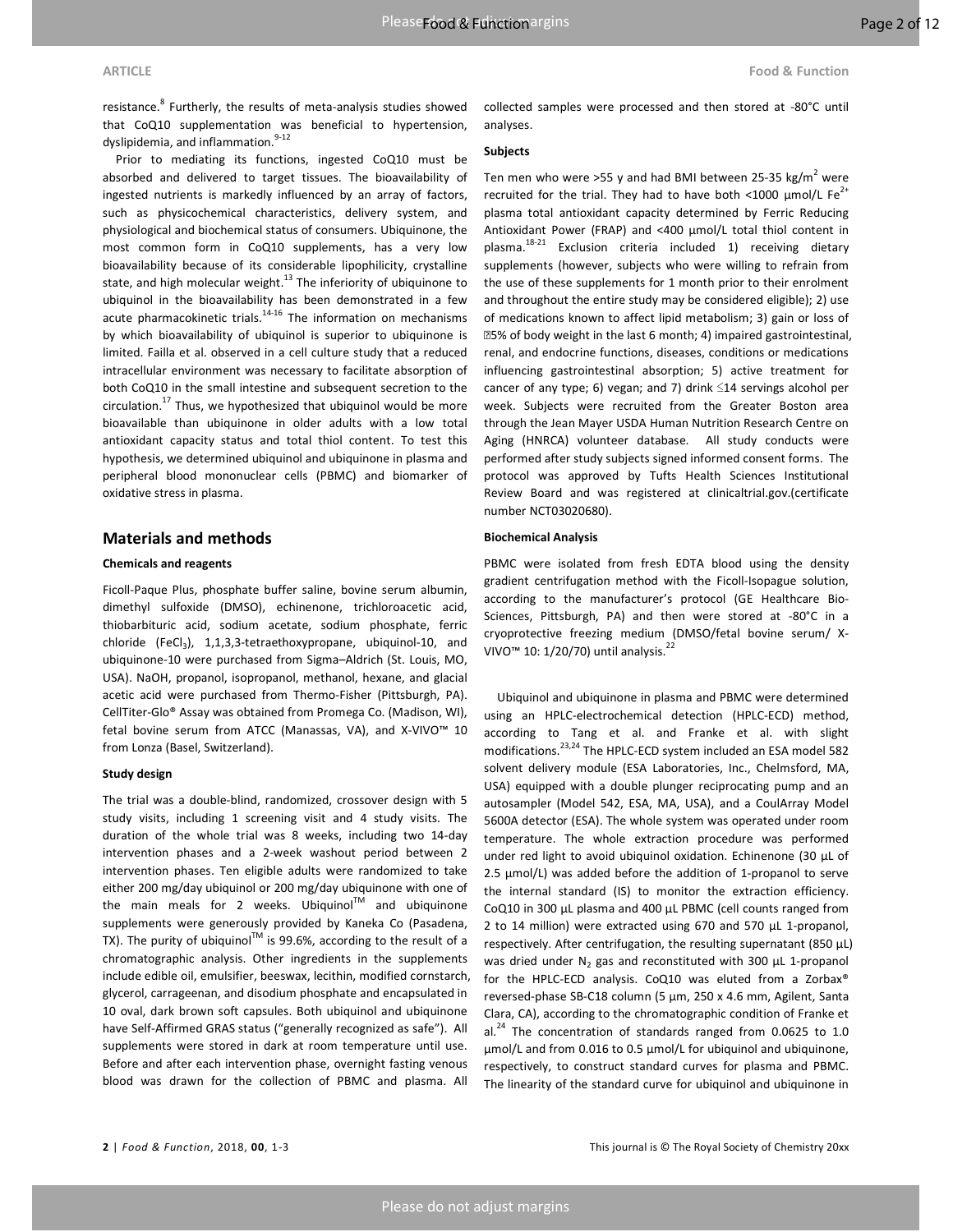#### **Food & Function** ARTICLE

plasma was illustrated as  $y = 4.236x - 0.7826$  ( $r^2 = 0.9996$ ) and  $y =$ 4.0863x - 0.0006 ( $r^2$  = 0.9998), respectively. In PBMC, the calibration curve of ubiquinol and ubiquinone was  $y = 3.4081x - 0.0763 (r^2 =$ 0.9996) and  $y = 4.3803x - 0.0161 (r^2=0.9999)$ , respectively (**Supplemental Table 1**). Y represents the peak area ratio of ubiquinol or ubiquinone to IS, and x represents the concentration of spiked ubiquinol or ubiquinone in plasma or PBMC suspensions. Recovery of ubiquinol and ubiquinone was carried out by adding the known amounts of both compounds to plasma or PBMC. The recovery rate of ubiquinol and ubiquinone spiked into plasma ranged from 82.11 to 94.58% and from 81.96 to 89.43% with the RSD >5%, and ubiquinol and ubiquinone added to PBMC ranged from 83.74 to 95.93% and from 79.35% to 88.93% with the RSD > 5%, respectively (**Supplemental Table 1**). The recovery rate was compared to the same concentration of the compound analyzed directly by HPLC-ECD. The intra- and inter-day coefficient of variation (CV) of plasma ubiquinol was 0.9 and 3.1%, plasma ubiquinone was 3.5 and 6.4%, PBMC ubiquinol was 1.7 and 1.6%, and PBMC ubiquinone was 7.3 and 6.5%, respectively.

Plasma MDA was measured by an Agilent 1100 HPLC system (Santa Clara, CA) with a fluorometric detector, according to Behrens and Madère with some modifications.<sup>25</sup> Briefly, 0.1 mL plasma was saponified with 5.5 µL of 10 N NaOH at 60°C for 30 min, followed by the addition of 600 µL of 7.2% trichloroacetic acid. The resulting mixture (400 µL) was then incubated with 0.2 ml of 0.6% thiobarbituric acid in sodium acetate buffer (pH 3.5) and 20 µL of  $0.031$  M FeCl<sub>3</sub> at 95°C for 1 h. The MDA conjugate was eluted on a Varian Microsorb 100-5 C18 column (150 x 4.6 mm, 5 µm, Agilent Technologies Inc, Santa Clara, CA) with a mobile phase of 65% sodium phosphate buffer and 35% methanol at 0.8 mL/min flow rate and monitored at 515/553 nm excitation/emission. MDA concentration was calculated based on a standard curve constructed using an authentic standard, 1,1,3,3 tetraethoxypropane. The intra-day CV was 5.7%. The results are expressed as μmol/L.

ATP in PBMC was determined using a CellTiter-Glo® One Solution Assay kit according to the manufacturer's instructions. The intraday CV was 6.2%.

#### **Statistical Analysis**

All data are expressed as the mean  $\pm$  standard deviation (SD). A sample size calculation was performed as the study was a pilot trial in nature. An ANOVA analysis was performed to assess the significant differences between ubiquinol and ubiquinone supplements, using PROC MIXED with treatment (ubiquinol vs. ubiquinone), sequence (ubiquinol - ubiquinone vs. ubiquinone ubiquinol), and period (1 vs. 2) as independent variables and subject being included in the random statement, followed by Tukey HSD post-hoc comparison test. Furthermore, the statistical analysis was performed to test the time factor with sequence and period as the independent variables and subjects as the random effect. All above analyses were performed using SAS 9.4 (SAS Institute, Cary, NC). Correlations between all analytes were analysed using the ggcorrplot package (version 0.1.1.9000) in R. Significance was considered at P ≤0.05 (2-tailed).

#### **Results**

All study subjects were recruited in Boston metropolitan area between April 2016 and February 2017. Fifty men were phone screened for their eligibility, 13 of them were invited for an on-site screening, and 12 were enrolled and 10 completed with the full compliance. Two completers were lost to contact. Ten men completed the whole trial were  $63.9 \pm 2.7$  years old and had an average body weight of 89.3  $\pm$  8.1 kg and body mass index of 27.7  $\pm$ 2.4 kg/m<sup>2</sup>.

The change in the status of CoQ10 in plasma and PMBC was first assessed with the combined data of both CoQ10 supplements. In plasma, ubiquinol was significantly increased by 109% after 2 weeks of the supplementation, ubiquinone by 105%, and the sum (ubiquinol plus ubiquinone) by 108% (**Fig. 1**). The ratio of ubiquinol to the sum was not altered by the supplementation. The change in plasma ubiquinol status of individual participants after the supplementation was presented in **Supplemental Fig 1**. Apparently, 6 subjects were more responsive (>100% increase from the corresponding pre-supplementation value) to ubiquinol and 2 subjects were more so to ubiquinone. Of 10 participants, 4 had the pre-intervention plasma ubiquinol concentration below the population average of 1  $\mu$ g/mL (1.16  $\mu$ mol/L)<sup>7</sup>. Both CoQ10 supplements appeared to be effective to elevate their values above the population average, and ubiquinol supplement led to an at least 1-fold elevation in 7 subjects and ubiquinone supplement only in 2 subjects.

Plasma ubiquinol concentration was larger by 40.6% after the ubiquinol supplementation than ubiquinone one but the difference did not reach statistical significance. Plasma ubiquinone and the sum were significantly larger by 102.7 and 48.6%, respectively (**Table 1**). The ubiquinol/sum ratio was slightly lower after the ubiquinol supplementation, but the difference between 2 supplements did not reach statistical significance.

In PBMC, the supplementation did not lead to a significant change in ubiquinol, ubiquinone, sum, and ubiquinol/sum ratio, as well as ATP content (**Table 2**). Plasma MDA, a biomarker of lipid peroxidation and oxidative stress, tended to be lower after the supplementation (P = 0.1) from 0.82 to 0.78  $\mu$ mol/L when all data were combined for the statistical analysis (**Fig. 2**). Plasma FRAP (from 869 to 849 Fe<sup>2+</sup> µmol/L) and total thiol (from 260 to 261 µmol/L) were not altered.

Correlation tests showed that ubiquinol status in PBMC, but not plasma, was inversely associated with MDA, a biomarker of lipid peroxidation and oxidative stress. Plasma ubiquinol and ubiquinone were not correlated with plasma FRAP and total thiol (**Fig. 3**).

### **Discussion**

Co-enzyme Q10 is an important endogenous molecule mainly due to its fundamental role in the electron transport chain for the ATP production. In addition, it acts as a potent lipophilic antioxidant to protect against radical-induced lipid, protein, and DNA oxidation, which in turn promotes the use of CoQ10 as a supplement to prevent and attenuate the pathology of cardiovascular and neurodegenerative diseases, improve exercise performance, and reduce exercise-induced muscular injury. $4,26-28$  One of the major issues concerning the use of all dietary supplements for health prevention and promotion is bioavailability of active constituents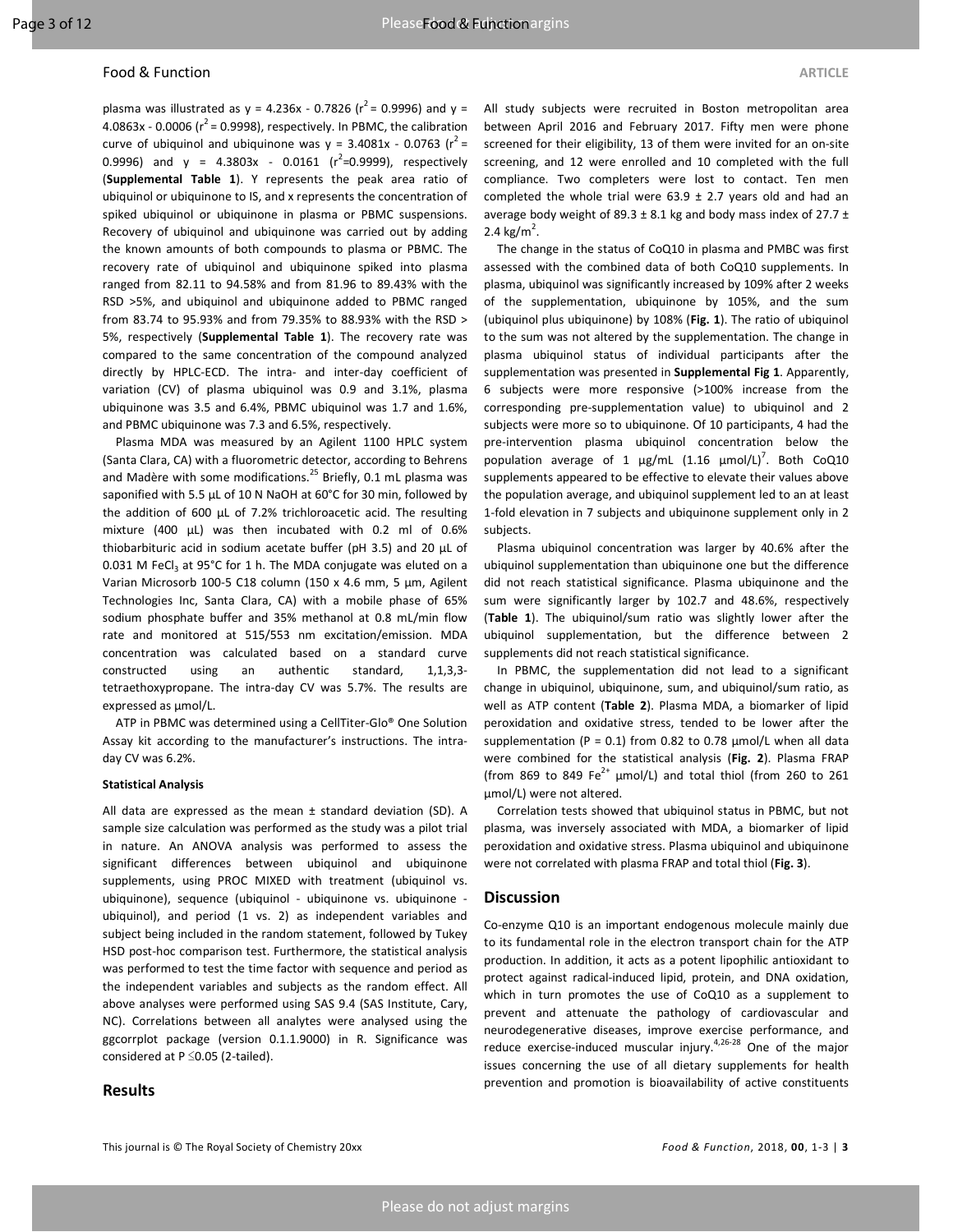that can reach and accumulate in target organs. For example, higher than "normal" plasma CoQ10 concentration, e.g., >2.78 μmol/L, is required to promote CoQ10 uptake into peripheral tissues and to cross the blood-brain barrier.<sup>7</sup> The bioavailability of CoQ10 supplement is influenced by dosage, dietary fat, vitamin E intake, delivery vehicle, and chemical state (form). $^{29,30}$  In this study, we found that CoQ10 supplement in the ubiquinol form could achieve this threshold of 2.78 μmol/L, but not the ubiquinone, in the older adults who are likely to use this supplement.

CoQ10 mainly exists in the ubiquinol form in mitochondria and plasma. Thus, prior to the exertion of its bioactions, ubiquinone as the common CoQ10 form formulated in dietary supplements must be reduced to ubiquinol through a number of enzymes such as glutathione reductase, thioredoxin reductase, and NAD(P)H quinone oxidoreductase  $1^1$ . Since all these enzymes contribute to the antioxidant defence system, redox status may influence the bioavailability of CoQ10 and consequent bioefficacy in target tissues. Miles et al. reported that there was an age-related decrease in CoQ10 redox ratio after 18 years, probably related to oxidative stress associated with the development of hyperlipidemia and coronary heart disease. $31$  Our study showed that 14-day supplementation of ubiquinol at 200 mg/day led to a significantly larger increase in total CoQ10 and ubiquinone concentrations in plasma of older men as compared to ubiquinone supplement (**Supplemental Fig 2**). These results appear to be consistent with the finding of Langsjoen et al. study with younger subjects aged 29- 50 y, showing that supplemental ubiquinol at the dose of 200 mg/day was significantly better absorbed than ubiquinone. $32$ Furthermore, the results of 2 acute pharmacokinetics studies illustrated that ubiquinol was more bioavailable than ubiquinone. $^{14,16}$  However, this study also showed that the superiority of ubiquinol supplement did not fare better than ubiquinone when 2 forms were delivered in the same formulation. Factors such as subject characteristics (old vs. young), dose (200 mg/d vs. 180 mg), and duration (2 weeks vs. acute) may influence the bioavailability of  $CoQ10.<sup>13</sup>$  As compared to Miles et al. study, repeatedly daily dosing, such as 2 weeks administered in our study, may be required to illustrate the merit of ubiquinol over ubiquinone in the bioavailability. $^{16}$ 

In the era of personalized nutrition, it is well appreciated that bioavailability and consequent bioefficacy of nutrients differ widely among individuals due to the influence of an array of genetic, biochemical, and physiological factors and microbiota in the gut.<sup>33</sup> For example, age, race, and gender have been reported to influence CoQ10 status.31,32,34 Total CoQ10 in plasma ranges from 0.40 to 1.91  $\mu$ mol/L.<sup>13</sup> Before the intervention, plasma CoQ10 status of our study subjects fell in this range. At the end of 2-week supplementation, the CoQ10 supplements improved CoQ10 status in the study cohort but the magnitude of the change was varied widely among individuals. Such a wide variation is consistent with the high standard deviations reported in the literature, probably due to differences in the ability to absorb CoQ10 among people.<sup>35,36</sup> Interestingly, we noted the degree of the increase in plasma ubiquinone after ubiquinol supplementation was similar to that in plasma ubiquinol as compared to 1-fold difference after ubiquinone supplementation. It is plausible that this divergence in plasma

ubiquinone increase after CoQ10 supplementations may be attributed to the capacity of CoQ10 recycling in older adults.

Plasma or serum is commonly used as a surrogate for the status of nutrients or molecules in tissues or whole body but the positive associations only exist in some but not all. In the case of CoQ10, lymphocytes, which constitute mitochondria and contain a significant amount of CoQ10, was also considered as a surrogate for tissue CoQ10 status as CoQ10 content in lymphocytes was increased by CoQ10 supplementation with concomitant protection against oxidative DNA damage. $13,37$  In opposite to the supplementation-associated increase in plasma CoQ10, we did not find the supplementation elevated ubiquinol and ubiquinone in PBMC. These results appear conflicting with the previous suggestion that lymphocytes reflected CoQ10 status in tissues, particularly in the heart and brain where CoQ10 is in high demand.<sup>13</sup> Our result also did not agree with the finding of Niklowitz et al. study, in which CoQ10 supplementation increased CoQ10 status in white blood cells and platelets in women taking 3 mg/kg/d Sanomit<sup>®</sup> Q10 for 28 days.<sup>38</sup> CoQ10 levels have been found to decline gradually with advanced age.<sup>6</sup> Thus, the discrepancy in the PBMC results between younger women (mean 39 years old) in Niklowitz et al. study and older adults (63.9 years old) in ours may be attributed to age.

Oxidative stress is associated with aging and a plethora of chronic diseases, such as cardiovascular diseases, cancers, and cognitive decline. The status of oxidative stress can be assessed by using an array of biomarkers, including 8-oxo-deoxyguanosine, isoprostanes, protein carbonyl. Moreover, the ratio of reduced and oxidized glutathione and ubiquinol and total CoQ10 are considered an index of redox status. Rivara et al. reported that a high dose of CoQ10 supplementation (1200 mg/day) decreased plasma  $F_{2\alpha}$ -isoprostanes as compared to placebo in 65 patients undergoing weekly maintenance hemodialysis, illustrating the antioxidant protection of  $CoQ10.<sup>39</sup>$  The antioxidant effect of  $CoQ10$  was also noted in strenuous exercise-induced oxidative stress when younger adults were supplemented with 200 mg/d ubiquinol for 2 weeks<sup>28</sup> and in patients with diabetic nephropathy who taking 100 mg/day CoQ10 for 12 weeks. $40$  However, neither ubiquinol nor ubiquinone supplement modulated the measured oxidative stress biomarkers, including MDA, FRAP, and total thiol, in our study. It is plausible that these biomarkers may not so sensitive to detect changes in oxidative stress status of the study participants. Langsjoen et al. noted that supplemental ubiquinol increased the ratio of plasma ubiquinol to total CoQ10, indicative of the enhanced capacity of antioxidant defense. $32$  Once again, such a change was not noted in our study, consistent with the oxidative stress biomarkers.

There were some limitations in this study. Due to the budget constraint, the current sample size was relatively modest so that a robust human trial is warranted to confirm our finding. CoQ10 values in plasma have been presented with and without the adjustment of plasma cholesterol. Whether the significance noted in the current data form would be different when the data were adjusted with cholesterol also warrants further research. While oxidative stress status was assessed using MDA in this study, other biomarkers such as 8-oxo-deoxyguanosine and isoprostanes shall be considered because of their considerably better validity in the measurement of oxidative stress status.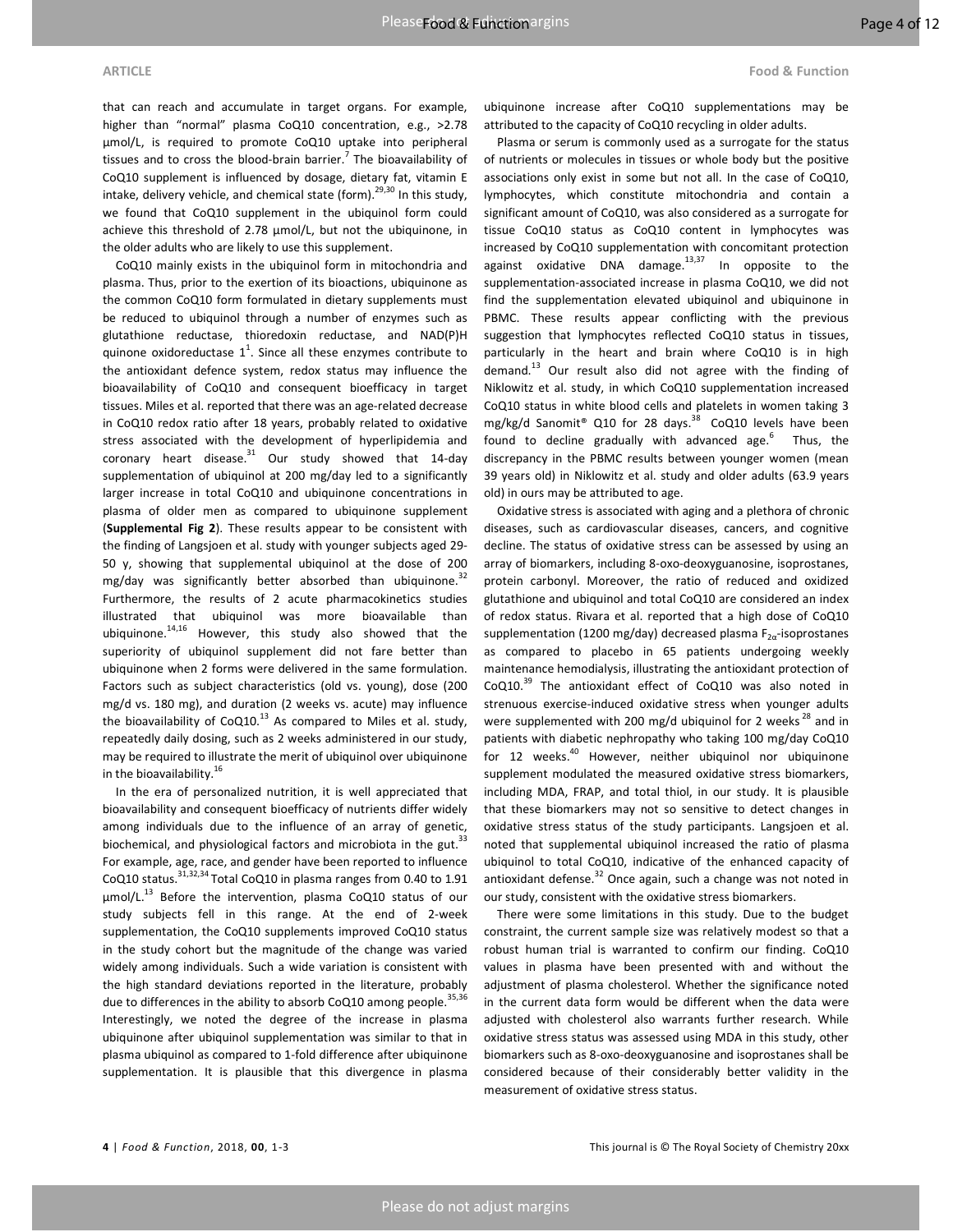# **Conclusions**

The bioefficacy of the CoQ10 supplement has been under scrutiny because of its low absorption and bioavailability.<sup>1</sup> Pharmaceutical technologies, such as solubilized formulations, have been developed to improve the bioavailability of ubiquinone, which is the common CoQ10 supplemental form. $41$  Since it is more water soluble, ubiquinol, the reduced form of ubiquinone has been demonstrated to be more bioavailable in acute pharmacokinetic studies. $14,32$  Our shortterm supplementation study confirms that ubiquinol is superior to ubiquinone to increase the status of total CoQ10 in adults older than 55 y. However, neither ubiquinone nor ubiquinol affects CoQ10 status in PBMC and oxidative stress biomarkers in plasma.

## **Conflicts of interest**

There are no conflicts to declare.

## **Acknowledgements**

This work was funded by the Fundamental Research Funds for the Central Universities (No. 2572015CB17 and 2572015CB18) and the China Scholarship Council (201506605057); Heilongjiang Province Postdoctoral Scientific Research Foundation (LBH-Q15009, LBH-Z15006); Special Fund for Forest Scientific Research in the Public Welfare (20140470102). The study was also supported financially by Kaneka and United States Department of Agriculture (USDA) (1950-51000-087).

### **Notes and references**

- 1 M. Turunen, J. Olsson and G. Dallner, *Biochim*. *Biophys*. *Acta*, 2004, **1660**, 171-199.
- 2 M.J. Acosta, L. Vazquez-Fonseca, M.A. Desbats, C. Cerqua, R. Zordan, E. Trevisson and L. Salviati, *Biochim*. *Biophys*. *Acta*, 2016, **1857**, 1079-1085.
- 3 L. Ernster and G. Dallner, *Biochim*. *Biophys*. *Acta*, 1995, **1271**, 195-204.
- 4 K. Overvad, B. Diamant, L. Holm, G. Holmer, S.A. Mortensen and S. Stender, *Eur*. *J*. *Clin*. *Nutr*., 1999, **53**, 764-770.
- 5 M. Potgieter, E. Pretorius and M.S. Pepper, *Nutr*. *Rev*., 2013, **71**, 180-188.
- 6 A. Kalen, E.L. Appelkvist and G. Dallner, *Lipids*, 1989, **24**, 579-584.
- 7 H.N. Bhagavan and R.K. Chopra, *Mitochondrion*, 2007, **7** Suppl, S78-88.
- 8 P. Zhang, C. Yang, H. Guo, J. Wang, S. Lin, H. Li, Y. Yang and W. Ling, *J*. *Clin*. *Lipidol*., 2017, pii:S1933- 2874(17)30541-X.
- 9 R. Tabrizi, M. Akbari, N. Sharifi, K.B. Lankarani, M. Moosazadeh, F. Kolahdooz, M. Taghizadeh and Z. Asemi, *High Blood Press Cardiovasc*. *Prev*., 2018, **25**, 41-50.
- 10 M. Mazidi, A.P. Kengne and M. Banach, *Pharmacol*. *Res*., 2018, **128**, 130-136.
- 11 L. Fan, Y. Feng, G.C. Chen, L.Q. Qin, C.L. Fu and L.H. Chen, *Pharmacol*. *Res*., 2017, **119**, 128-136.
- 12 A. Sahebkar, L.E. Simental-Mendia, C. Stefanutti and M. Pirro, *Pharmacol*. *Res*., 2016, **105**, 198-209.
- 13 H.N. Bhagavan and R.K. Chopra, *Free Radic*. *Res*., 2006, **40**, 445-453.
- 14 M. Evans, J. Baisley, S. Barss and N. Guthrie, *J*. *Funct*. *Foods*, 2009, **1**, 65-73.
- 15 K. Hosoe, M. Kitano, H. Kishida, H. Kubo, K. Fujii and M. Kitahara, *Regul*. *Toxicol*. *Pharmacol*., 2007, **47**, 19-28.
- 16 M.V. Miles, P. Horn, L. Miles, P. Tang, P. Steele and T. DeGrauw, *Nutr*. *Res*., 2002, **22**, 919-929.
- 17 M.L. Failla, C. Chitchumroonchokchai and F. Aoki, *J*. *Agric*. *Food Chem*., 2014, **62**, 7174-7182.
- 18 C.Y. Chen and J.B. Blumberg, *J*. *Agric Food Chem*., 2008, **56**, 4427-4434.
- 19 P. Kumar and P.K. Maurya, *Rejuvenation Res*., 2013, **16**, 179.
- 20 M.L. Hu, *Methods Enzymol*., 1994, **233**, 380-385.
- 21 K.B. Pandey, M.M. Mehdi, P.K. Maurya and S.I. Rizvi, *Dis*. *Markers*, 2010, **29**, 31-36.
- 22 S. Marthandan, M.P. Murphy, E. Billett and Y. Barnett, *Free Radic*. *Res*., 2011, **45**, 351-358.
- 23 P.H. Tang, M.V. Miles, A. DeGrauw, A. Hershey and A. Pesce, *Clin*. *Chem*., 2001, **47**, 256-265.
- 24 A.A. Franke, C.M. Morrison, J.L. Bakke, L.J. Custer, X. Li and R.V. Cooney, *Free Radic*. *Biol*. *Med*., 2010, **48**, 1610-1617.
- *25* W.A. Behrens and R. Madere, *Lipids*, 1991, **26**, 232-236*.*
- 26 S. Pepe, S.F. Marasco, S.J. Haas, F.L. Sheeran, H. Krum and F.L. Rosenfeldt. *Mitochondrion*, 2007, **7 Suppl**, S154-167.
- 27 J.D. Hernandez-Camacho, M. Bernier, G. Lopez-Lluch and P. Navas, *Front*. *Physiol*., 2018, **9**, 44.
- 28 A. Sarmiento, J. Diaz-Castro, M. Pulido-Moran, N. Kajarabille, R. Guisado and J.J. Ochoa, *Curr*. *Drug Metab*., 2016, **17**, 345-358.
- 29 H.N. Bhagavan and R.K. Chopra, *Mitochondrion*, 2007, **7**, S78.
- 30 J. Kaikkonen, K. Nyyssonen, T.P. Tuomainen, U. Ristonmaa and J.T. Salonen, *FEBS Lett*., 1999, **443**, 163- 166.
- 31 M.V. Miles, P.S. Horn, P.H. Tang, J.A. Morrison, L. Miles, T. DeGrauw and A.J. Pesce, *Clin*. *Chim*. *Acta*. 2004, **347**, 139-144.
- 32 P.H. Langsjoen and A.M. Langsjoen, *Clin*. *Pharmacol*. *Drug Dev*., 2014, **3**, 13-17.
- 33 S. Bashiardes, A. Godneva, E. Elinav and E. Segal, C*urr*. *Opin*. *Biotechnol*., 2017, **51**, 57-63.
- 34 M.V. Miles, P.S. Horn, J.A. Morrison, P.H. Tang, T. DeGrauw and A.J. Pesce, *Clin*. *Chim*. *Acta*., 2003, **332**, 123-132.
- 35 E.M. Kurowska, G. Dresser, L. Deutsch, E. Bassoo and D.J. Freeman, *Ann*. *Nutr. Metab*., 2003, **47**, 16-21.
- 36 J. Zmitek, A. Smidovnik, M. Fir, M. Prosek, K. Zmitek, J. Walczak and I. Pravst, *Ann*. *Nutr*. *Metab*., 2008, **52**, 281-287.
- 37 M. Tomasetti, G.P. Littarru, R. Stocker and R. Alleva, *Free Radic*. *Biol*. *Med*., 1999, **27**, 1027-1032.
- *38* P. Niklowitz, A. Sonnenschein, B. Janetzky, W. Andler and T. Menke, *Int*. *J*. *Biol*. *Sci*., 2007, 3, 257-262*.*
- 39 M.B. Rivara, C.K. Yeung, C. Robinson-Cohen, B.R. Phillips, J. Ruzinski, D. Rock, L. Linke, D.D. Shen, T.A. Ikizler and J. Himmelfarb, *Am*. *J*. *Kidney Dis*., 2017, **69**, 389-399.
- 40 T. Gholnari, E. Aghadavod, A. Soleimani, G.A. Hamidi, N. Sharifi and Z. Asemi, *J*. *Am*. *Coll. Nutr*., 2018, **37**, 188- 193.
- 41 B. Ginny, K. Daniel and M. Doddabele, *Evid Based Complementary Altern*. *Med*., 2011, **16**, 129-137.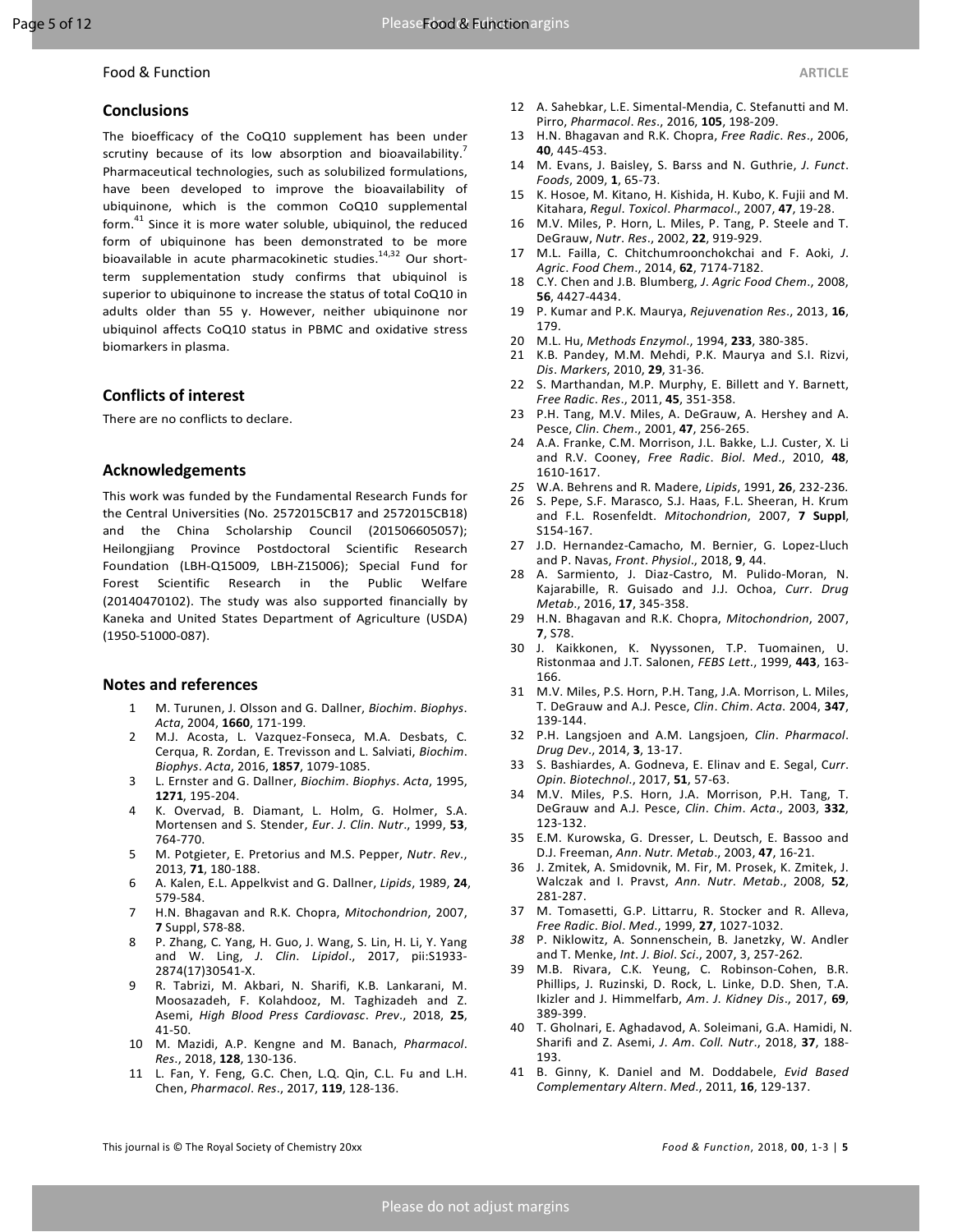# **Captions**

**Figure 1**. The change in plasma ubiquinol status of individual subjects after the supplementation. \*P-values for the difference of the "After" values between ubiquinol and ubiquinone supplement, tested using the MIXED model with treatment, sequence, and period as independent variables.

**Figure 2**. Neither ubiquinol nor ubiquinone supplement affected plasma MDA.

**Figure 3.** The correlation of ubiquinol and ubiquinone with FRAP and total thiol in plasma and PBMC (prq: ubiquinol in plasma; pxq:ubiquinone in plasma; ptot: total coq10 in plasma; proqto: ratio of ubiquinol to total coq10 in plasma; crq: ubiquinol in PBMC; cxq:ubiquinone in PBMC; ctot: total coq10 in PBMC; croqto: ratio of ubiquinol to total coq10 in PBMC; atp: ATP in PBMC; atpc: ATP in PBMC treated with CCCP).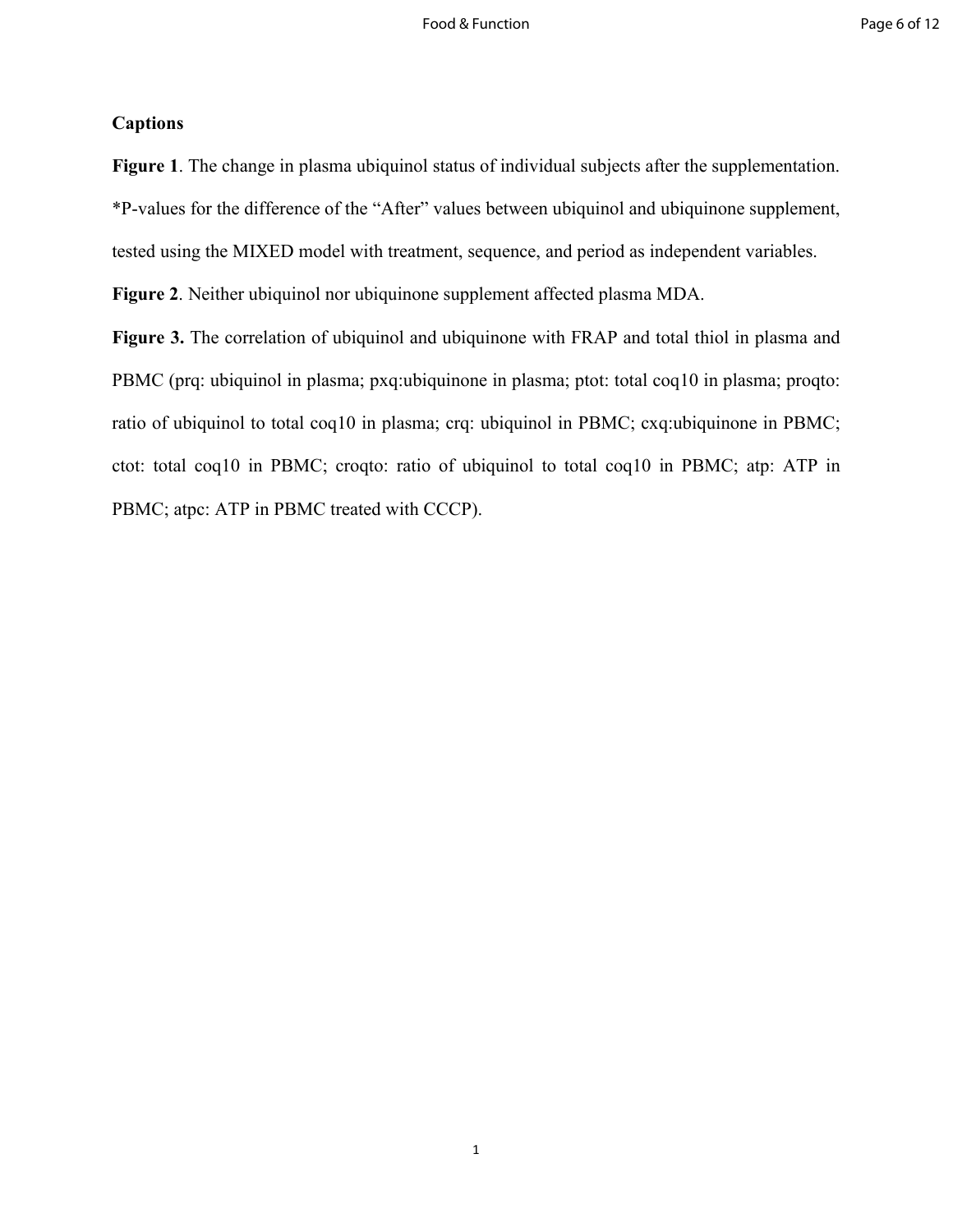Figure 1.



**Before After**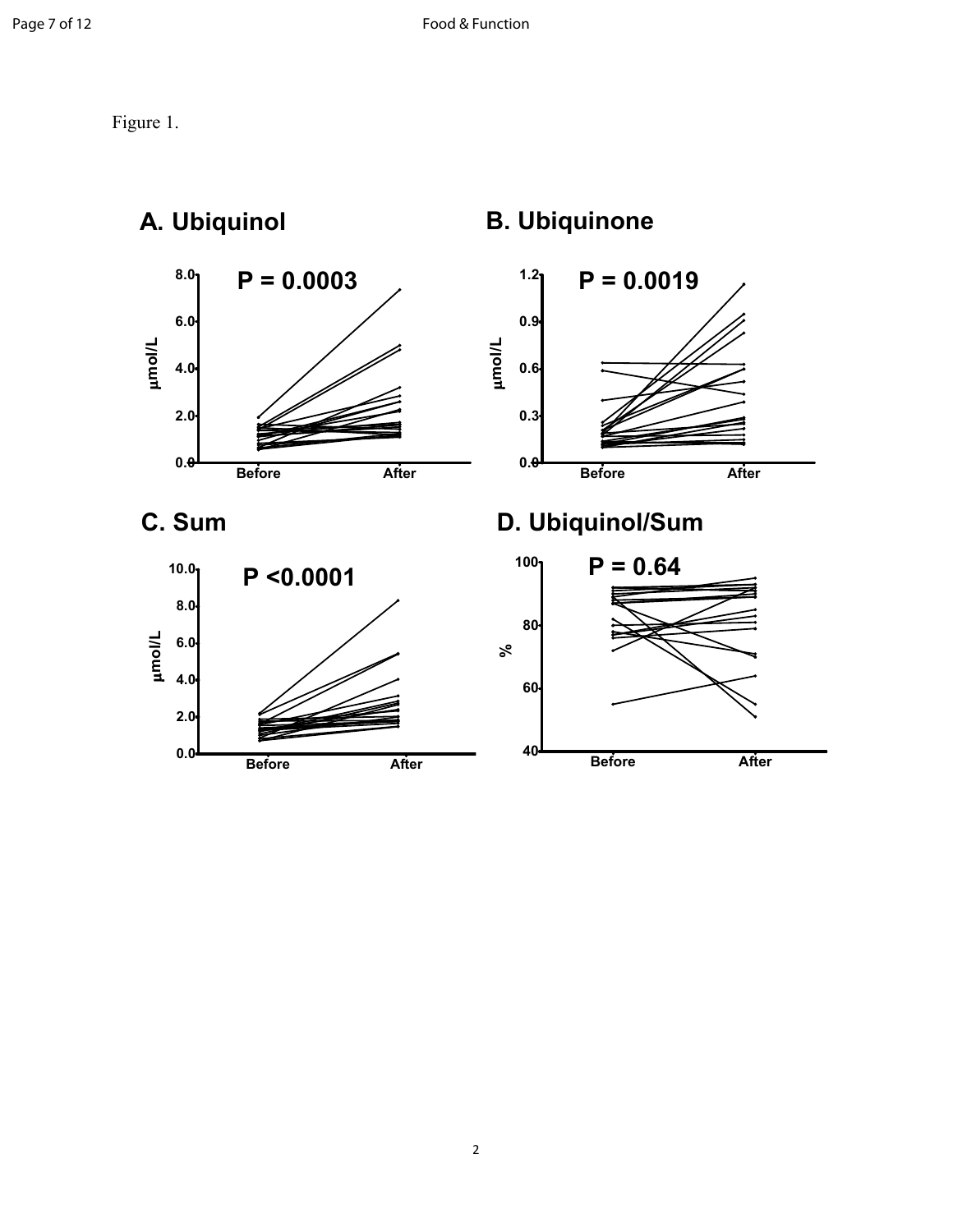Figure 2.

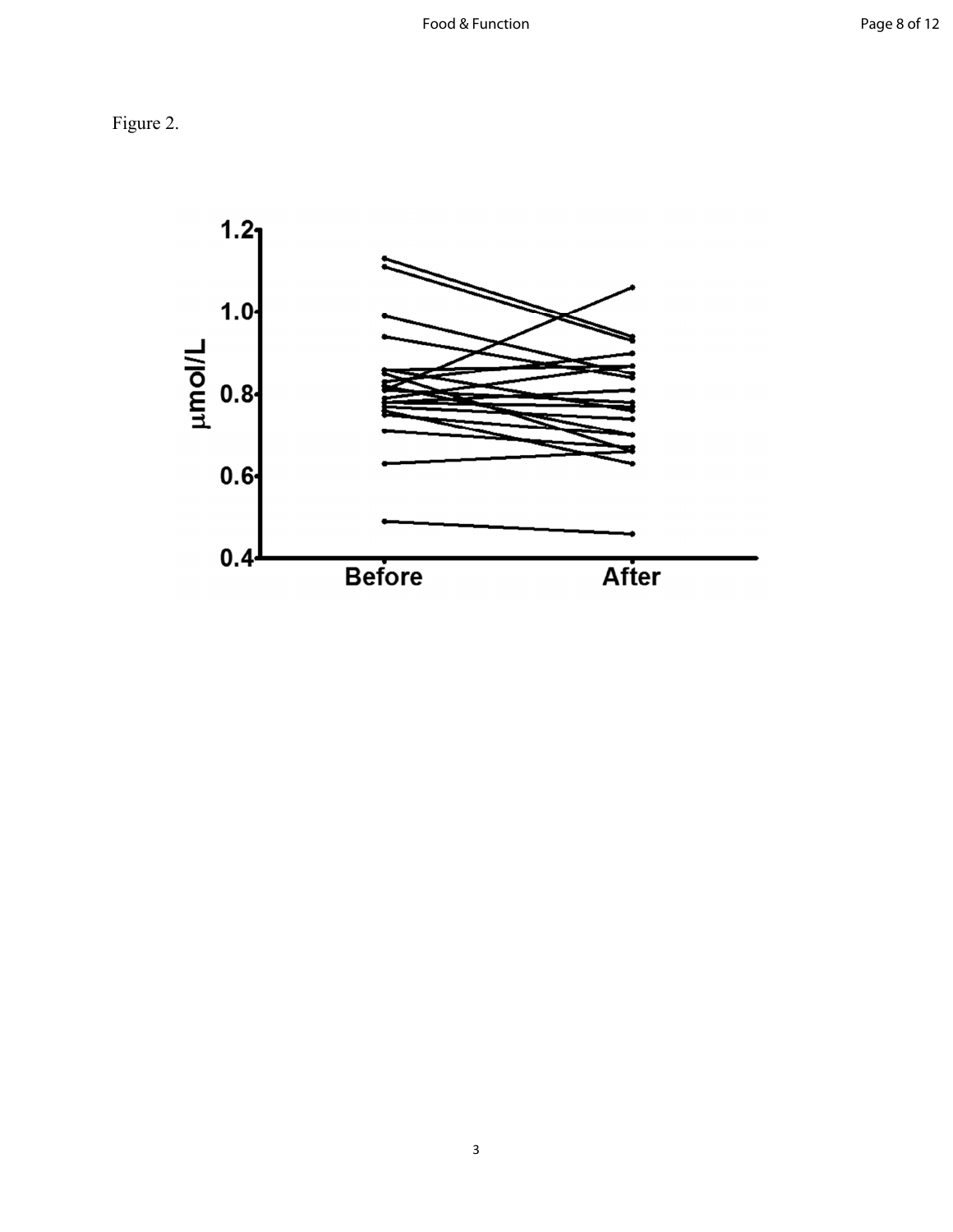Figure 3.

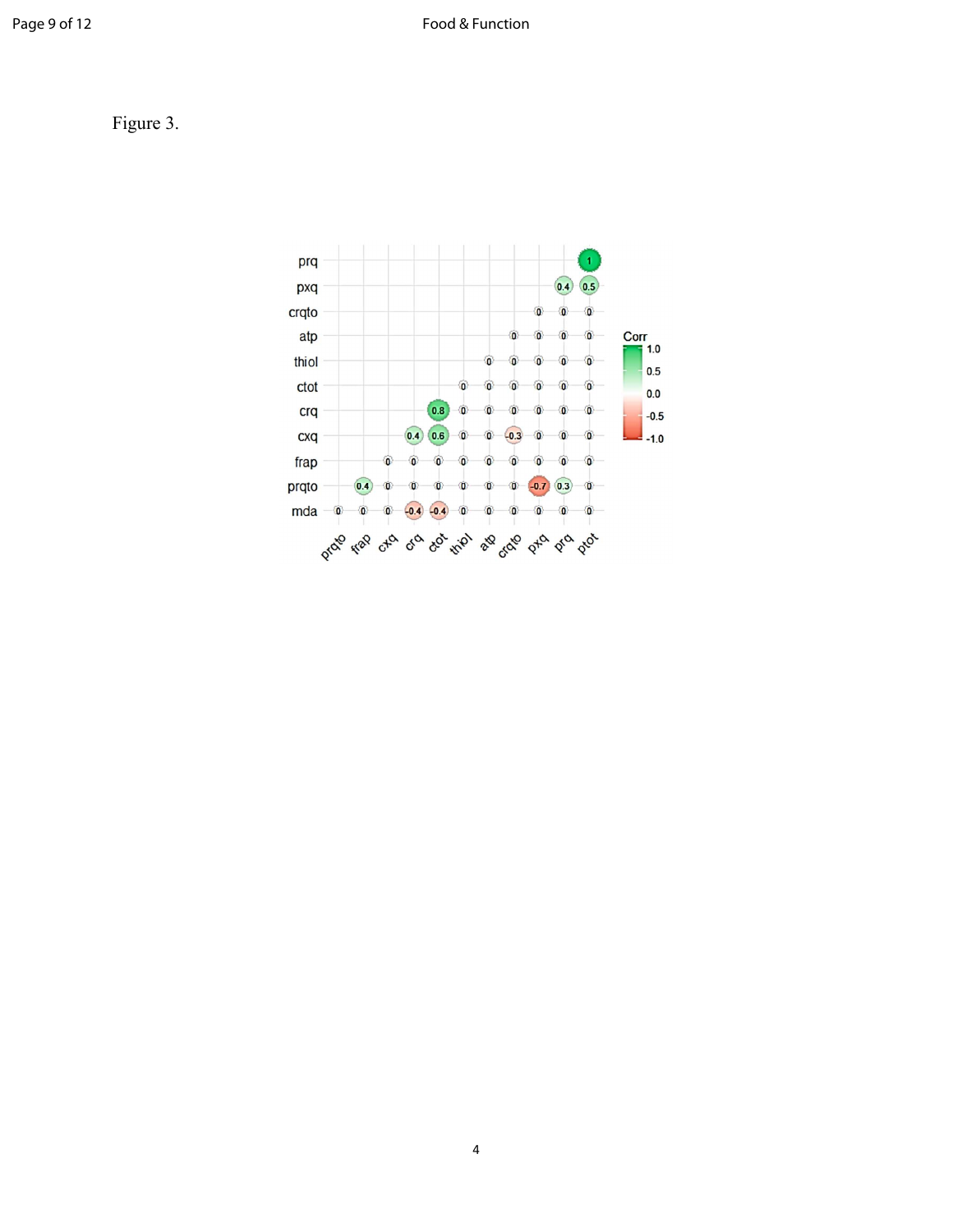|                                 | Ubiquinol       |                 | Ubiquinone      |                 | P-value* |
|---------------------------------|-----------------|-----------------|-----------------|-----------------|----------|
|                                 | <b>Before</b>   | After           | <b>Before</b>   | After           |          |
| Ubiquinol $(\mu \text{mol/L})$  | $1.12 \pm 0.44$ | $2.80 \pm 2.00$ | $1.18 \pm 0.35$ | $1.99 \pm 1.11$ | 0.085    |
| Ubiquinone $(\mu \text{mol/L})$ | $0.22 \pm 0.16$ | $0.60 \pm 0.35$ | $0.22 \pm 0.16$ | $0.30 \pm 0.18$ | 0.012    |
| Sum (µmol/L)                    | $1.34 \pm 0.45$ | $3.41 \pm 2.08$ | $1.40 \pm 0.45$ | $2.29 \pm 1.16$ | 0.027    |
| Ubiquinol/Sum $(\%)$            | $83.0 \pm 11.1$ | $78.5 \pm 16.1$ | $84.3 \pm 7.5$  | $86.0 \pm 8.8$  | 0.135    |

Table 1. Plasma ubiquinol and ubiquinone status in older men taking 200 mg/day ubiquinol or ubiquinone for  $2$  weeks<sup>1</sup>

<sup>1</sup>Data are expressed as mean  $\pm$  SD (N = 10).

\*P-values for the difference of the "After" values between ubiquinol and ubiquinone supplement, tested using the MIXED model with treatment, sequence, and period as independent variables.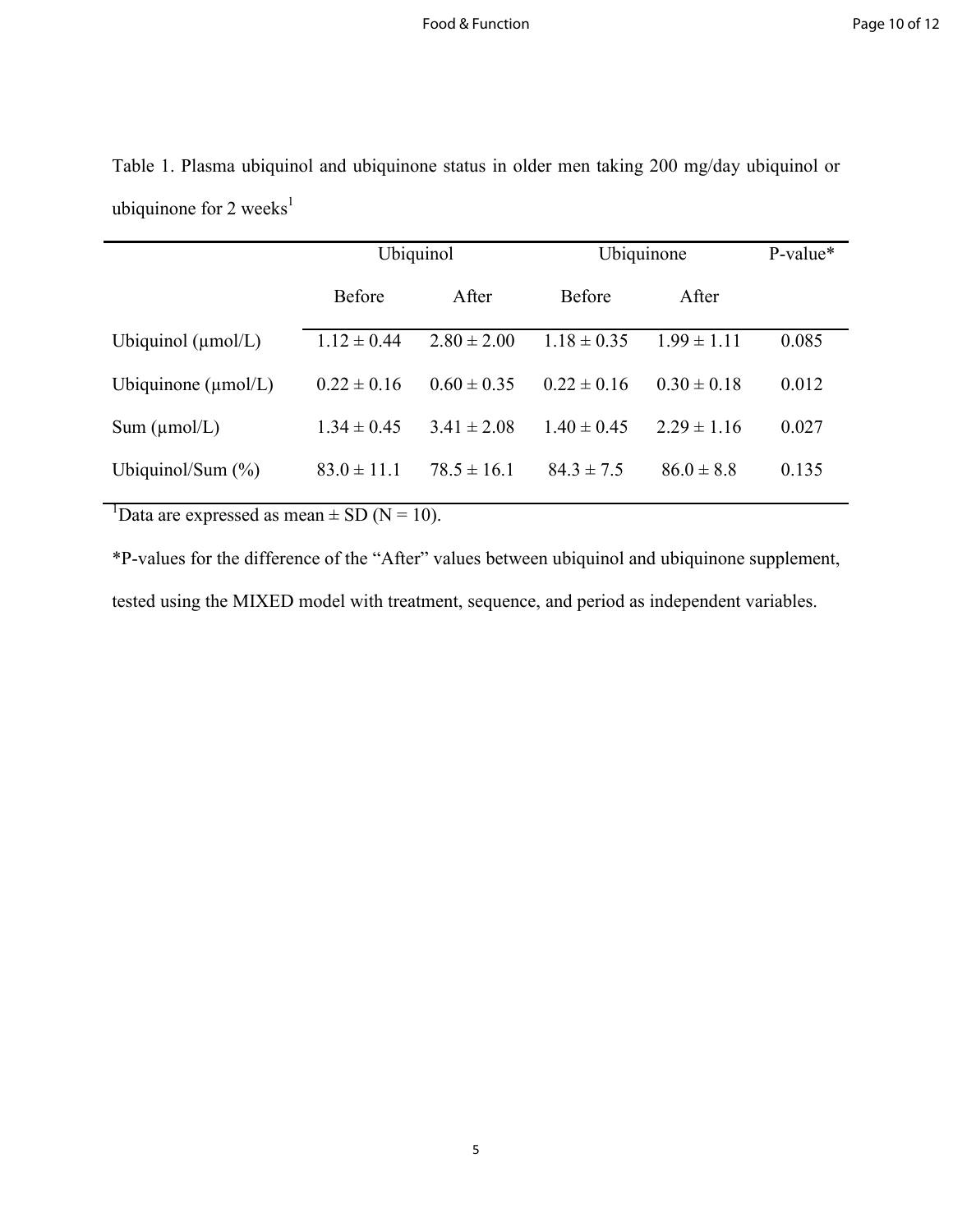## Page 11 of 12 Food & Function

Table 2. Ubiquinol and ubiquinone status in peripheral blood mononuclear cells (PBMC) of older men taking 200 mg/day ubiquinol or ubiquinone for 2 weeks<sup>1</sup>

|                      | Ubiquinol       |                  | Ubiquinone      |                  | P-value* |
|----------------------|-----------------|------------------|-----------------|------------------|----------|
|                      | Before          | After            | Before          | After            |          |
| Ubiquinol            | $6.10 \pm 2.53$ | $6.63 \pm 2.19$  | $6.08 \pm 2.77$ | $6.46 \pm 2.54$  | 0.347    |
| (pmol/ $10^6$ cells) |                 |                  |                 |                  |          |
| Ubiquinone           | $3.17 \pm 1.09$ | $3.61 \pm 1.65$  | $3.18 \pm 1.51$ | $3.57 \pm 1.60$  | 0.094    |
| (pmol/ $10^6$ cells) |                 |                  |                 |                  |          |
| Sum                  | $9.27 \pm 3.42$ | $10.24 \pm 3.27$ | $9.26 \pm 3.98$ | $10.03 \pm 3.45$ | 1.000    |
| (pmol/ $10^6$ cells) |                 |                  |                 |                  |          |
| Ubiquinol/Sum        | $64.8 \pm 8.1$  | $64.9 \pm 11.3$  | $65.2 \pm 8.3$  | $63.8 \pm 12.0$  | 0.648    |
| $(\%)$               |                 |                  |                 |                  |          |

<sup>1</sup>Data are expressed as mean  $\pm$  SD (N = 10).

\*P-values for the difference of the "After" values between ubiquinol and ubiquinone supplement,

tested using the MIXED model with treatment, sequence, and period as independent variables.